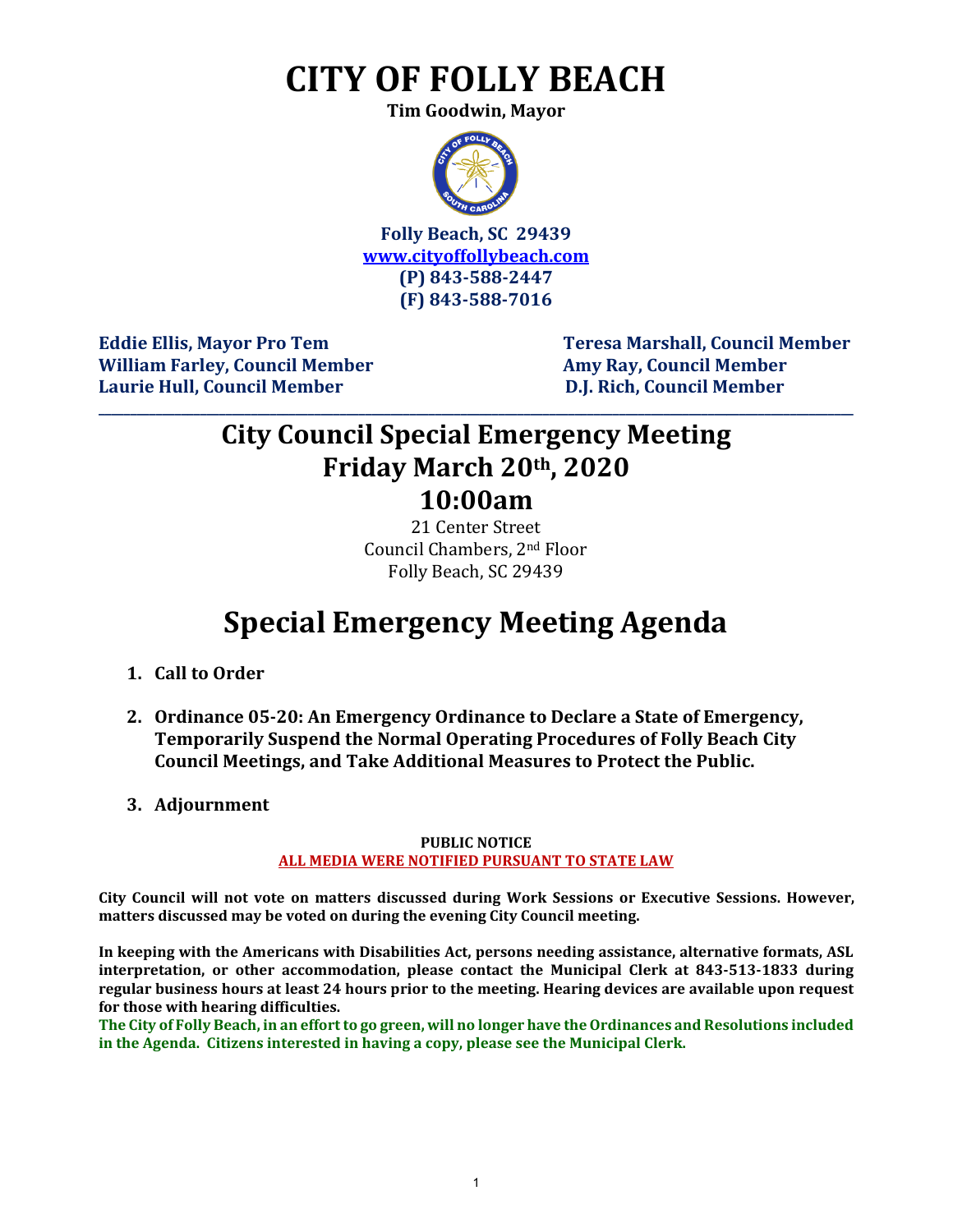

## **CITY OF FOLLY BEACH**

1<sup>st</sup> Reading: March 20<sup>th</sup>, 2020 **Introduced by: Mayor Goodwin** Date: March 20th, 2020

### **ORDINANCE 05-20**

### **AN EMERGENCY ORDINANCE TO DECLARE A STATE OF EMERGENCY, TEMPORARILY SUSPEND THE NORMAL OPERATING PROCEDURES OF FOLLY BEACH CITY COUNCIL MEETINGS, AND TAKE ADDITIONAL MEASURES TO PROTECT THE PUBLIC.**

The City Council of Folly Beach, South Carolina, duly assembled, hereby ordains that the following Emergency Ordinance be adopted pursuant to South Carolina Code § 5-7-250:

WHEREAS, it is well recognized that SARS-CoV-2, the virus that causes the disease COVID-19, presents a public health concern that requires extraordinary protective measures and vigilance; and

WHEREAS, these matters have taken many forms across the nation including travel bans, school closures, individual quarantines, and cancellation of major events, among other measures; and

WHEREAS, the Governor of South Carolina declared a State of Emergency on March 13, 2020, to enhance the state's response to the COVID-19 virus's impact on the state; and

WHEREAS, the City of Folly Beach is working with other government agencies in an effort to prevent the spread of disease; and

WHEREAS, Section 5-7-250 of the South Carolina Code of Laws empowers Council to enact emergency ordinances affecting life, health, or safety; and

WHEREAS, in light of the foregoing, City Council of the City of Folly Beach deems it proper and necessary to adopt this emergency ordinance in order to address how the City and Council will proceed in light of the above emergency;

NOW BE IT THEREFORE ORDAINED that the following emergency procedures are hereby adopted for a period of sixty-one (61) days, subject to termination or extension by Council:

1. Council formally adopts the Mayor's Proclamation of Emergency dated March 16, 2020 and the measures contained therein. Council also confirms that the Mayor, or the Mayor Pro Tempore in his absence, can exercise the emergency powers granted to the Mayor pursuant to City of Folly Beach Ordinance § 35.05.